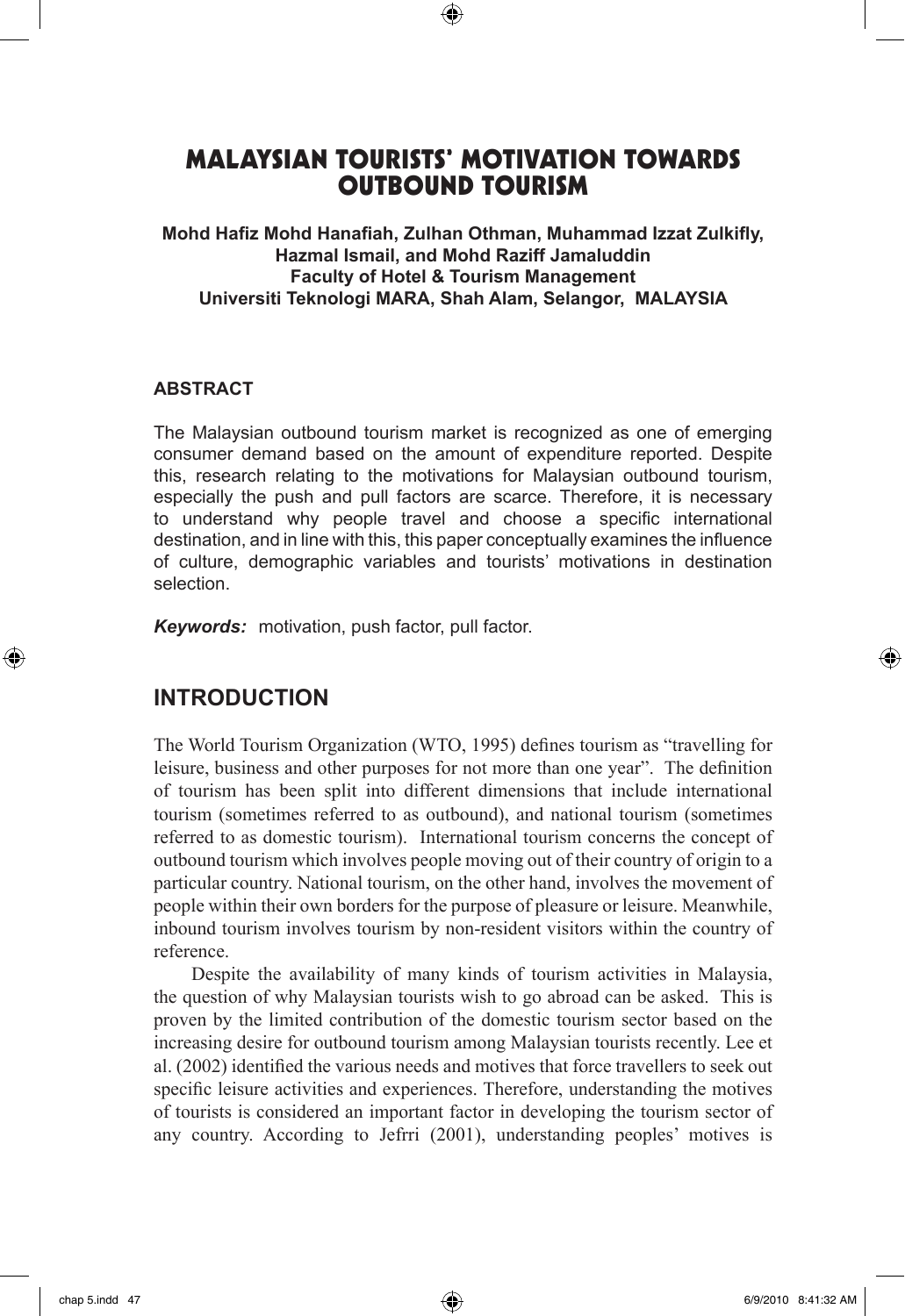*Journal of Tourism, Hospitality & Culinary Arts*

important in promoting tourism, since it provides a better explanation of the motives behind tourists' behaviour, and enables tourism planners to predict tourists' actions. In fact, there have been great efforts in the existing literature of tourism that deals with the motives and desires of tourists to suggest different motives and desires.

⊕

Likewise, Mansfeld (1992) proposed that the ways in which people set objectives for their choice of destination and how these objectives are then reflected in their choice of travel behaviour can be revealed through an analysis of the motivational stage. In addition, it is essential for tourism marketers to be able to measure the motives in operation regarding certain kinds of type of travel behaviour, including the destination choice and the activities to be pursued in the holiday destinations (Lee, *et al*., 2002). Similarly, the study of motivations based on the concept of push (internal desire) and pull (destination attributes) factors has met with general acceptance in extant tourism research (Kim and Lee, 2002).

According to Yuan and McDonald (1990), travelling motives might be different for tourists from one country to another. There have been a number of studies in several countries which investigated the tourism motivations of outbound tourists using the push and pull theory (Cha *et al*., 1995; Jamrozy and Uysal, ,1994; Jang and Cai, 2002; Josiam *et al*., 1999; Kozak, 2002; Pyo *et al*., 1989; Smeaton *et al*., 1998 and; Yuan and McDonald, 1990; Zhang and Terry, 1998; Abdulraheem Alghamdi, 2007), but researchers have paid scant attention to studying the motivations of Malaysian outbound tourists, whose expenditure is expanding year by year. Hence, this paper will assess the 'push' and 'pull' motivations (explicit and implicit) that drive tourists to go abroad and examine the relationship between culture and tourism motivations (explicit and implicit) Lastly, this study will also examine the influence of tourists' motives (explicit and implicit) on destination selection.

# **LITERATURE REVIEW**

Moutinho (1987) classified motivation as a state of need and condition that exerts a "push" on the individual towards certain types of actions that are seen as likely to bring satisfaction. Moreover, Pizam (1979) defines tourism motivation as a set of needs which predisposes a person to participate in a tourist activity. Furthermore, tourist motivation can be defined as "the global integrating network of biological and cultural forces which gives value and direction to travel choices, behaviour and experience" (Pearce *et al.*, 1998, p215).

Moreover, enormous numbers of studies in the field of travel motivation have emerged in the last 30 years (Crompton, 1979), in which researchers have attempted to answer the question of why people travel. In many of these studies, researchers have tried to discover two forces associated with motivation namely push and pull forces. Push motives have been used to explain the desire

⊕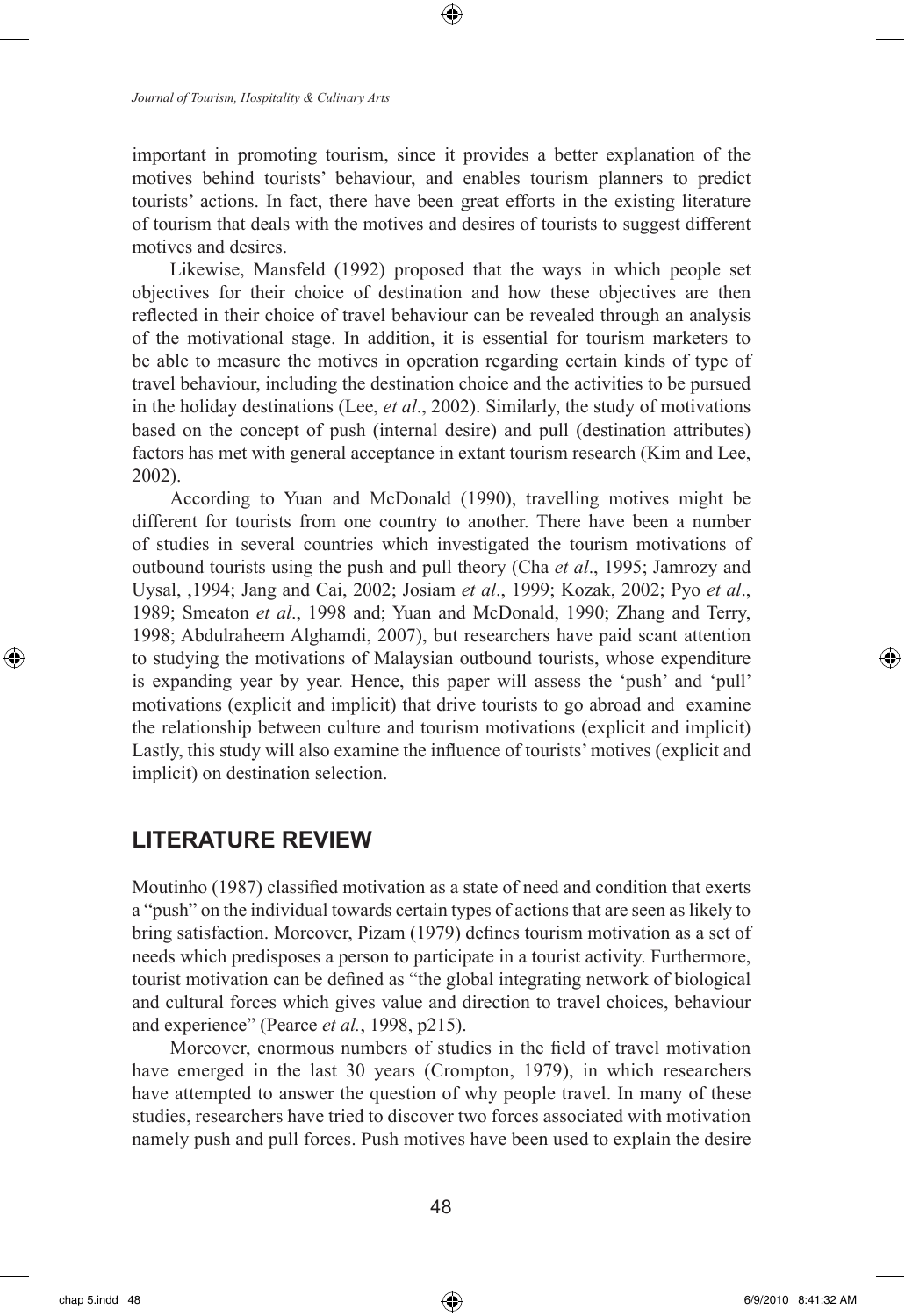to go for tourism, while pull motives have been used to explain the selection of destination (Goossens, 2000). Push forces are associated with the decision as to whether or not to go and pull forces are associated with the decision as to where to go. Thus, these two decisions are being made at two separate points in time (Klenoski, 2002). Pull factors have to do with tangible attractions that are associated with the destination, while push factors are associated with intangibles such as the motives, needs and interests of the traveller (Kim and Chalip, 2004). Therefore, many researchers contend that the push and pull force approach to decision-making in travel offers the best way of explaining and predicting individuals' travel decisions (Kim and Chalip, 2004; Kim *et al*, 2006).

⊕

Additionally, literature on the push and pull approach proposes that people are first of all pushed by internal desires or emotional factors such as the need for escape, relaxation, adventure, prestige, knowledge and so forth (Balogul and Uysal, 1996). Then, they are pulled by external or tangible factors such as natural and historical attractions, expenditure, sport and outdoor activities etc. (Balogul and Uysal, 1996). However, it should be noted that they actually inter-dependent, as individuals, be it consciously or unconsciously, base their travel decisions on both, and take them in a two-step process (Kim et al, 2007). Push factors offer insights into tourists' internal stimulants to travel and are useful in explaining the desire to go on holiday in general. Crompton, (1979) argued that "Push factors refer to the specific forces in our lives that lead to the decision to take a vacation. Moreover, most push factors are origin-related and involve sociopsychological concerns and intrinsic desires such as the need for escape, relaxation, adventure, prestige, family and friend togetherness, sport, enjoying natural resources.

On the other hand, pull factors offer indications as to what external attributes attract tourists and make them desire to visit specific places (Klenosky, 2002). He then argued that: "Pull factors refer to those that lead an individual to select one destination over another once the decision to travel has been made." They often involve tangibles and other elements such as the availability of recreational facilities, historical values, marketing image etc. They emerge as a result of the attractiveness of the chosen area (Uysal and Hagan, 1993). After all, they were reflected in terms of the features, attractions, or attributes of the destination itself, such as historical attractions, natural environment and weather attraction, expenditure, low travel cost and so forth.

In reviewing the literature, it has been found that demographic factors significantly influence tourists' motives (Baloglu and Uysal, 1996). Additionally, Oh *et al*. (1995) argued that differences between tourists in terms of tourism motivations (push and pull factors) emerge due to differences in their demographic characteristics such as age, gender, marital status, income and education. Understanding the motives of tourists is therefore considered an important factor in developing the tourism sector of any country. According to Hanafiah (2007), understanding peoples' motives is important in promoting

↔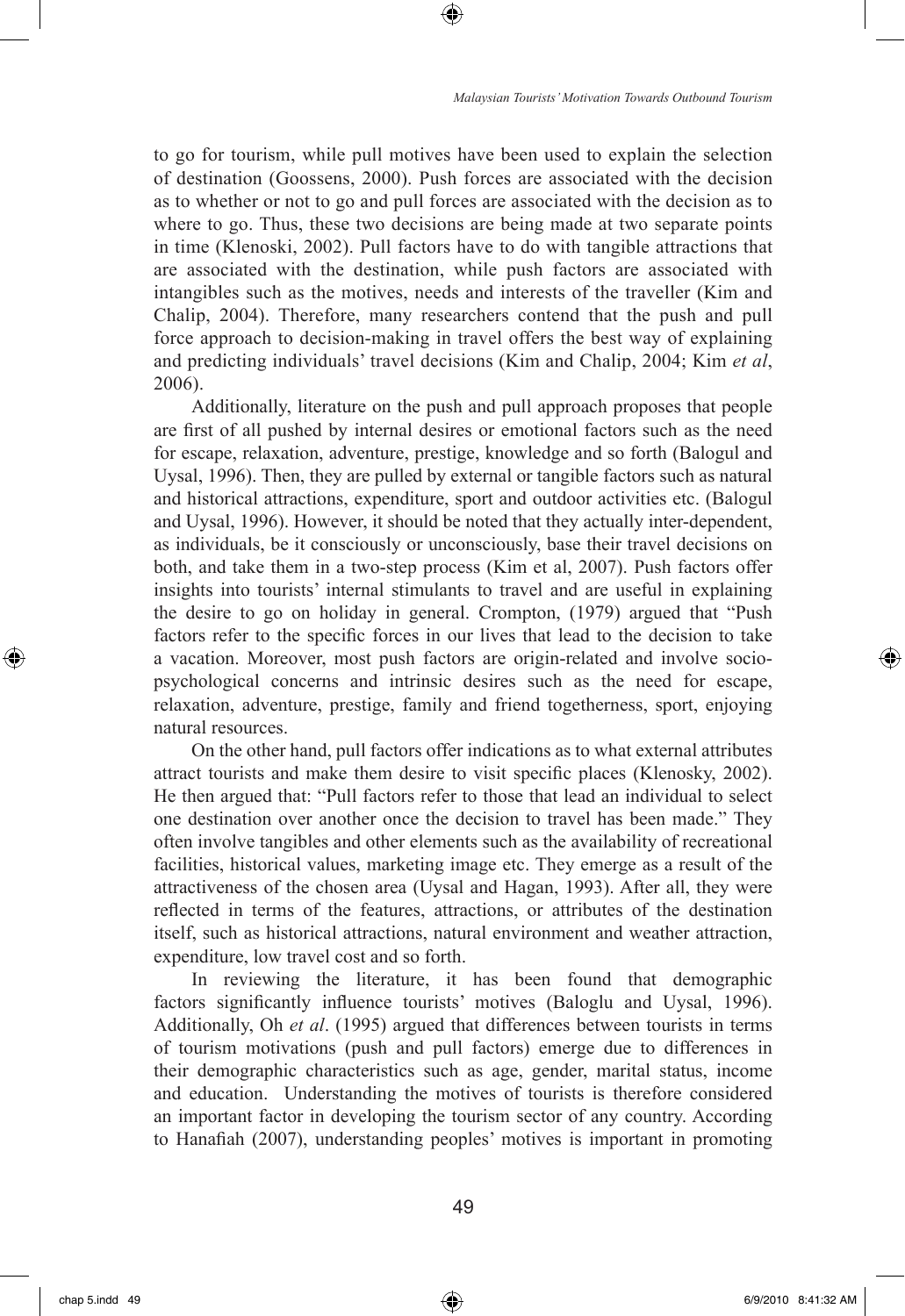*Journal of Tourism, Hospitality & Culinary Arts*

tourism, since it provides a better explanation of the motives behind tourists' behaviour, and enables tourism planners to predict tourists' actions. In fact, there has been a great effort in the existing literature of tourism that deals with the motives and desires of tourists to suggest different motives and desires (Moutinho, 1987).

⊕

## **PUSH AND PULL FACTORS THEORY**

Most of the discussions in the tourist motivation literature have tended to revolve around the theory of push and pull motivation (e.g. Crompton, 1979; Kim and Lee, 2002; Oh, Uysal, *et al*., 1995; Yoon and Uysal, 2005). The theory assumes that people travel and choose their destinations according to different push and pull motivational variables. Basically, this is a two-step process involving push factors which motivate an individual to leave their home, and pull factors which draw an individual to travel to a specific place.

By using the correlation analysis, Kim *et al.*, (2003) examined the relationship between push and pull factors. The result indicated that the pull factors, 'key tourist resources' and 'information and convenience of facilities' both have significant positive correlations with all four of the push factors (family togetherness and study, appreciating natural resources and health, escaping from everyday routine, and adventure and building friendship). As mentioned above, most of these studies concentrated on positive and reciprocal relationships between the two categories of factors, using an **"integration model of explicit motives"**.

This model, as can be seen in Figure 1.1, suggests that tourists' push factors, such as novelty experiences (e.g. experiencing new and different lifestyles), escape (e.g. having a change from a busy job), knowledge seeking (e.g. going to places that one has not visited before), fun and excitement (e.g. finding thrills and excitement), rest and relaxation (e.g. just relaxing), and family and friend togetherness (e.g. visiting friend and relatives) are integrated with pull factors which include, for example, archaeological buildings and places, cleanliness and safety (e.g. personal safety, environmental qualities, purity of air, water, and soil), easy access and an economical deal (e.g. availability of pre-trip and in-country tourist information., the best deal available), outdoor activities (e.g. outdoor camping in the wilds, activities for the entire family), and a sunny and exotic atmosphere (e.g. exotic atmosphere, good weather).

⊕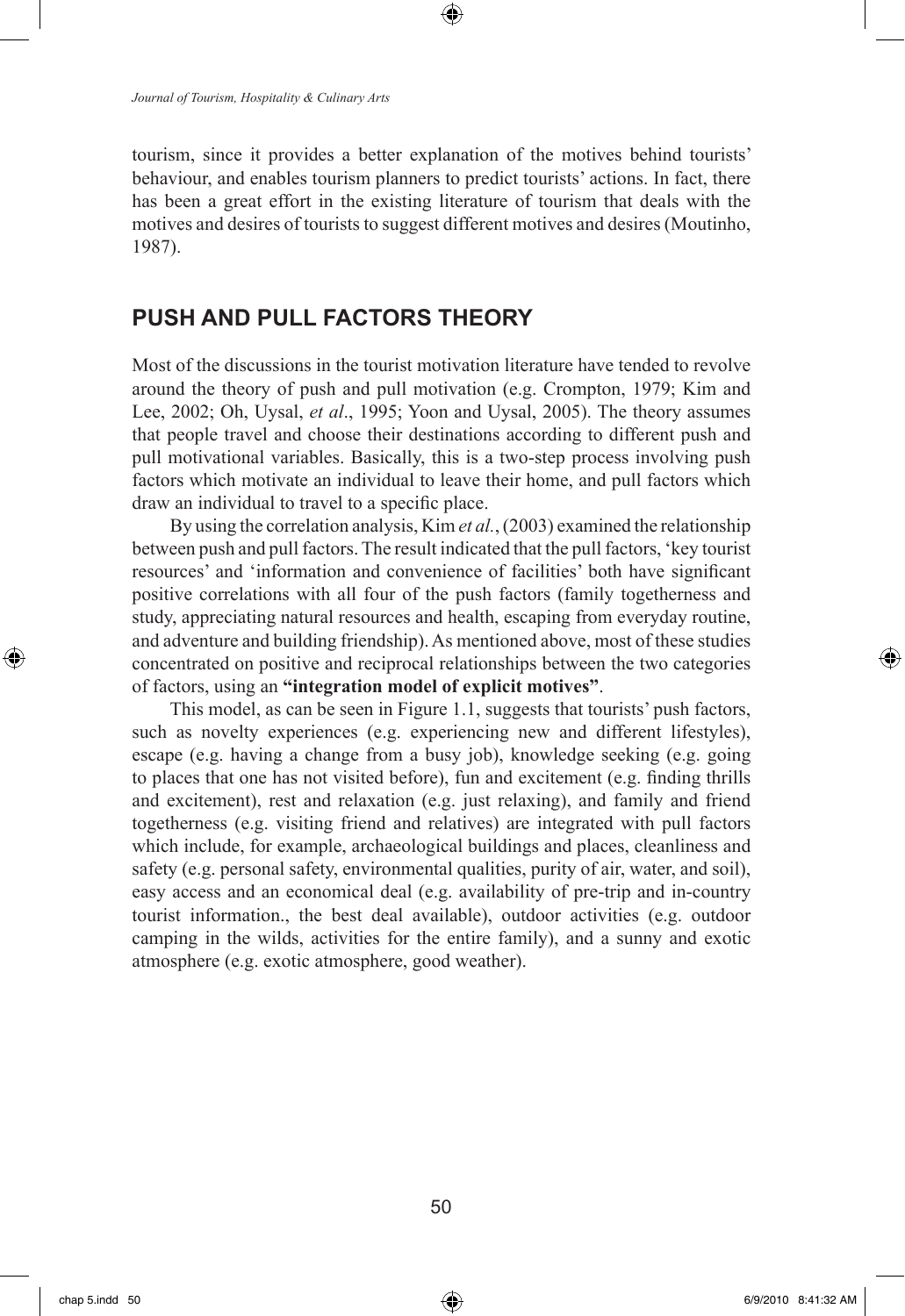



⊕

**Figure 1.1:** Integration Models of Explicit Motives

Above all, this **"integration model of explicit motives"** has been supported explicitly by most previous studies, especially in the Western context. According to Kelnosky (2002), he suggested that push and pull factors should not be viewed as being entirely independent of each other but rather as being fundamentally related. In a recent study, Kim and Chalip (2004, p.695) also argued that "*push and pull factors are thought to work together to determine travel intentions and destination choice*". This integration was suggested to explain the motives for travel and for selecting specific destinations and services.

However, Klenosky (2002) argued that pull factors refer to those that lead an individual to select one destination over another once the decision to travel has been made. They often involve tangibles and other elements such as the availability of recreational facilities, historical values, marketing image etc. They emerge as a result of the attractiveness of the chosen area (Klenosky, 2002). Ideally, they are reflected in terms of the features, attractions, or attributes of the destination itself, such as historical attractions, natural environment and weather attraction, expenditure and low travel cost.

In relation to the above statement, Uysal and Jurowski (1994) found a correlation between the push and pull factors. They found that two of the pull factors (entertainment/resort and rural/inexpensive) could be explained by the push factor (escape). The results also suggest that rural/inexpensive areas may

⊕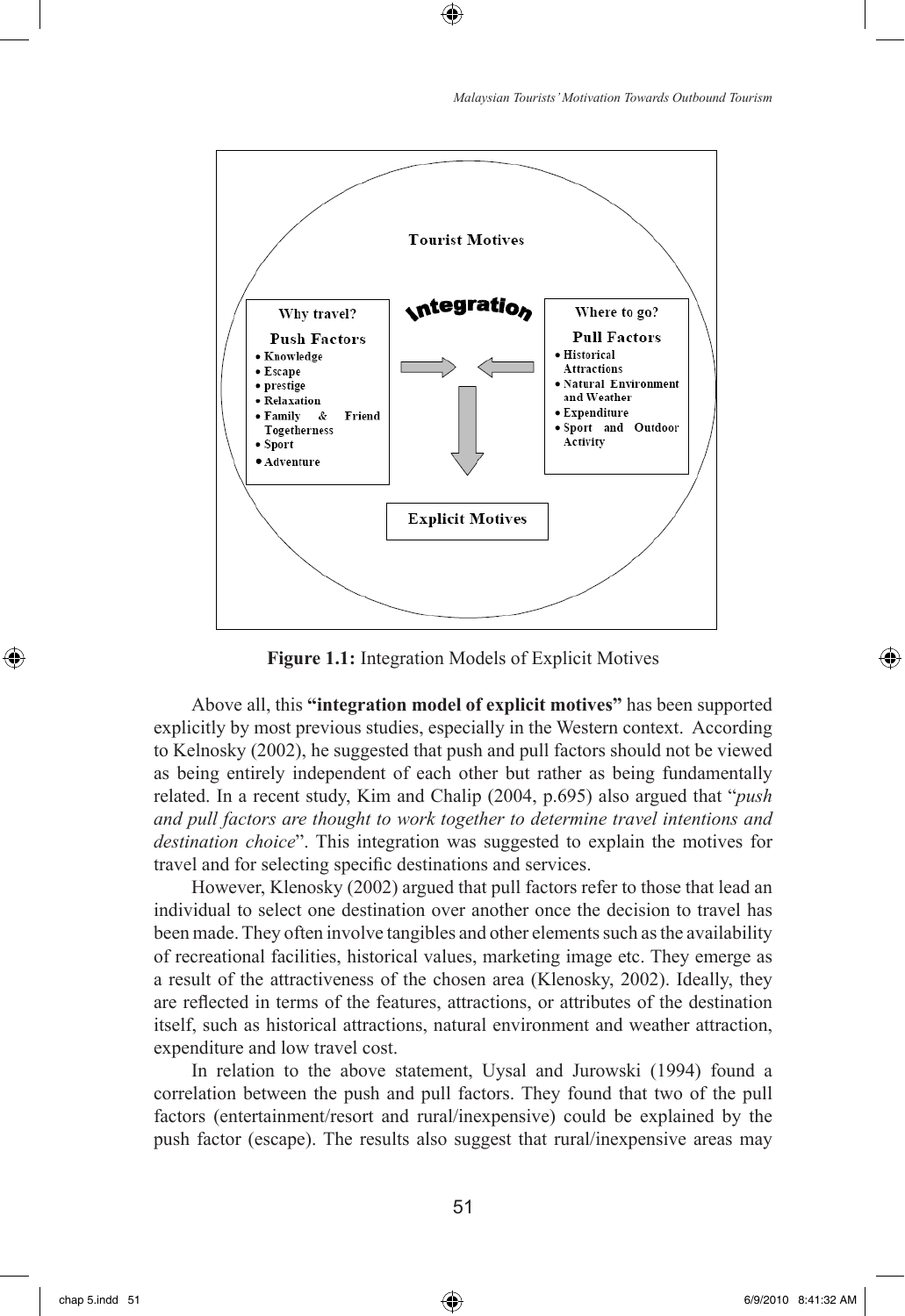have the potential to attract those motivated by variables in the heritage/culture factor grouping, which includes local crafts, festivals, events, theatre, and cultural activities. Similarly, Kim and Lees (2002) supported the findings of Uysal and Jurowski (1994) and argued that the relationship between the two groups of factors is often positive. Their findings revealed a significant positive correlation between four push factors (family togetherness and study, appreciating natural resources and health, escaping from everyday routine, and adventure and building friendship) and three pull factors (various tourism resources, information, the convenience of facilities, and easy access to national parks) had been identified. The only exception was the correlation between the pull factor of "easy access to national parks" and the push factor of "family togetherness and study".

Similarly, Bogari *et al*., (2003), using correlation and regression analysis, found a significant positive relationship between push factors (cultural values, usefulness, knowledge, social and economic factors, family togetherness, interest, relaxation, and convenience of facilities) and pull factors (safety, activity, beach ports/activity, nature/outdoor, historical/cultural, religious, budget, leisure and upscale). Additionally, by using the correlation analysis, Kim *et al.*, (2003) examined the relationship between push and pull factors. The result indicated that the pull factors, 'key tourist resources' and 'information and convenience of facilities' both have significant positive correlations with all four of the push factors (family togetherness and study, appreciating natural resources and health, escaping from everyday routine, and adventure and building friendship).

As a result, it shows that most of these studies concentrated on positive and reciprocal relationships between the two categories of factors, using an integration model of explicit motives. This model, suggests that tourists' push factors, such as novelty experience (e.g. experiencing new and different lifestyles), escape (e.g. having a change from a busy job), knowledge seeking (e.g. going to places that one has not visited before), fun and excitement (e.g. finding thrills and excitement), rest and relaxation (e.g. just relaxing), and family and friends togetherness (e.g. visiting friends and relatives) are integrated with pull factors which include, for example, archaeological buildings and places, cleanliness and safety (e.g. personal safety, environmental qualities, purity of air, water, and soil), easy access and an economical deal (e.g. availability of pre-trip and in-country tourist information., the best deal available), outdoor activities (e.g. outdoor camping in the wilds, activities for the entire family), and a sunny and exotic atmosphere (e.g. an exotic atmosphere, good weather).

### **TOURISTS' MOTIVATIONS AND DESTINATION SELECTION**

In order to improve income from tourism and to determine marketing segments, recently marketing planners have been interested in understanding why people choose particular destinations. Mansfeld (1992) suggested that an analysis of

⊕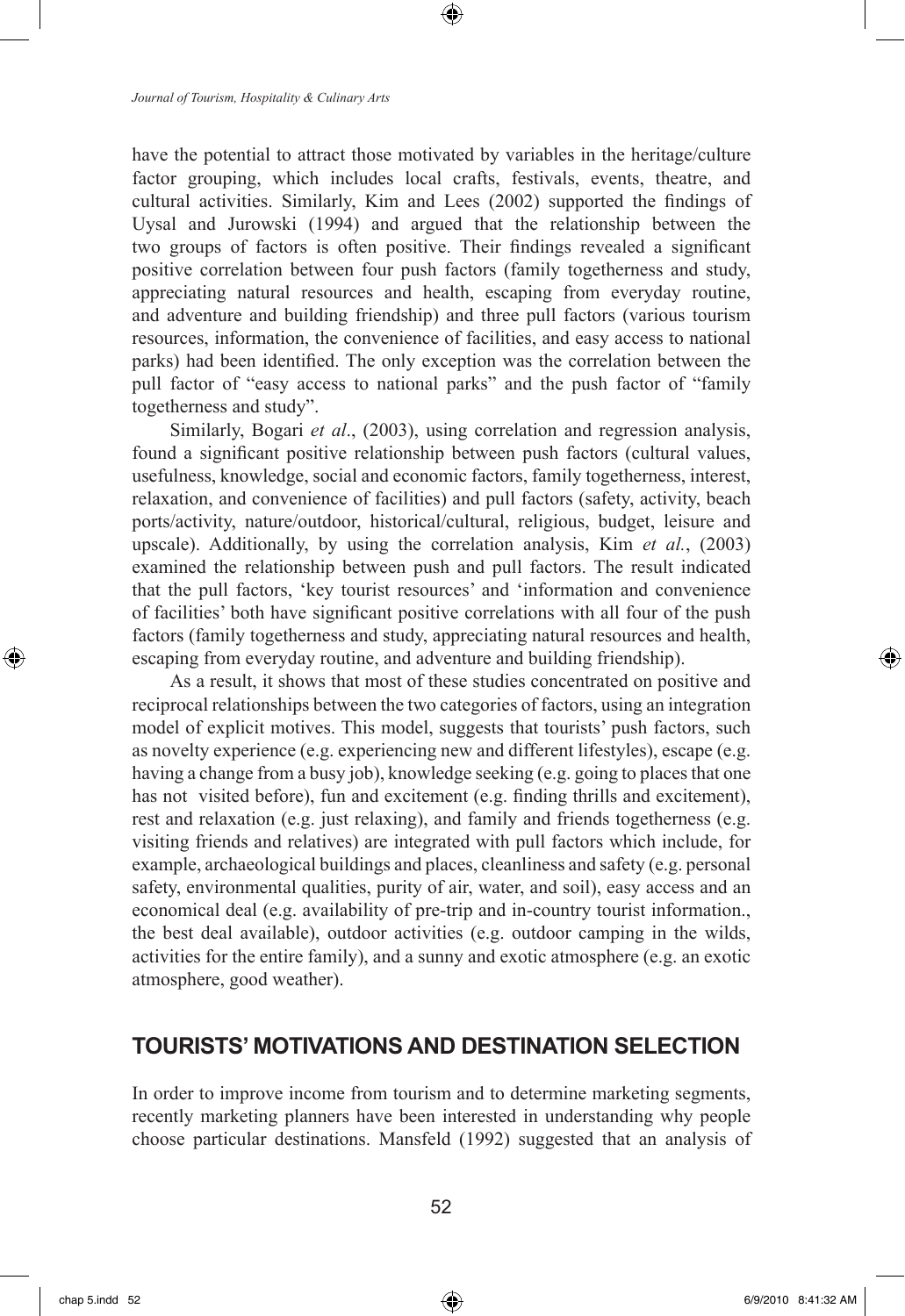the motivational stage can reveal the way in which people set goals for their destination choice and how these goals are then reflected in both their choice and travel behavior. As well as this, it can provide tour operators, tourism planners, and others tourist-related institutions with a better understanding of the real expectations, needs and goals of tourists. Such an understanding is essential to create travel products designed to meet these needs and expectations.

⊕

Mansfeld (1992) also argued that there is a strong link between travel motivations and destination choice. This was confirmed By Jang and Cai (2002) who studied travel motivations associated with British outbound pleasure travellers and, suggested that it is vital for destination marketers to establish a strong fit between their destination attributes and the motivations of their target markets through effective marketing and promotional programs. In addition, in terms of the role of push and pull factors in the destination choice of tourists, the tourism literature emphasizes the importance of both push and pull factors in shaping tourist motivations and hence in choosing vacation destinations (Crompton, 1979). According to him, travel motivations including push and pull factors have an influence on the decision to select a tourist's destination.

Yuan and McDonald (1990) examined travel motivation and destination choices, using the concept of push and pull factors. Five push factors were identified including escape, novelty, prestige, enhancement of family relationships, and relaxation/hobbies. Pull items included budget, culture and history, nature, ease of travel, cosmopolitan environment, facilities, and hunting. Differences found among the four countries were culturally defined. The authors concluded that, although individuals may travel for similar reasons, reasons for choosing particular destinations and the level of importance attached to each factor might differ.

# **CONCLUSION**

Earlier research into travel motivations tended to concentrate on human needs and desires (push factors), but more recent researchers, beginning with Crompton (1979), have pointed to the association between these push factors and pull factors involving the attractions and amenities of a particular destination as influencing a tourist's choice of a destination. Push motives have been used to explain the desire to go on a vacation, while pull motivations have been used to explain the choice of destination. Moreover, the literature on the push and pull approach suggests that people are initially pushed by internal desires or emotional factors such as the need for escape, rest, relaxation, adventure, prestige, and social interaction.

After a review of the literature on research in tourism motivation, it was noted that most of the studies were based on a quantitative approach to identify tourism motivations. It can be identified from previous literature that various push factors, such as escape, prestige, sport, and adventure drive tourists from several

⊕

chap 5.indd 53 6/9/2010 8:41:32 AM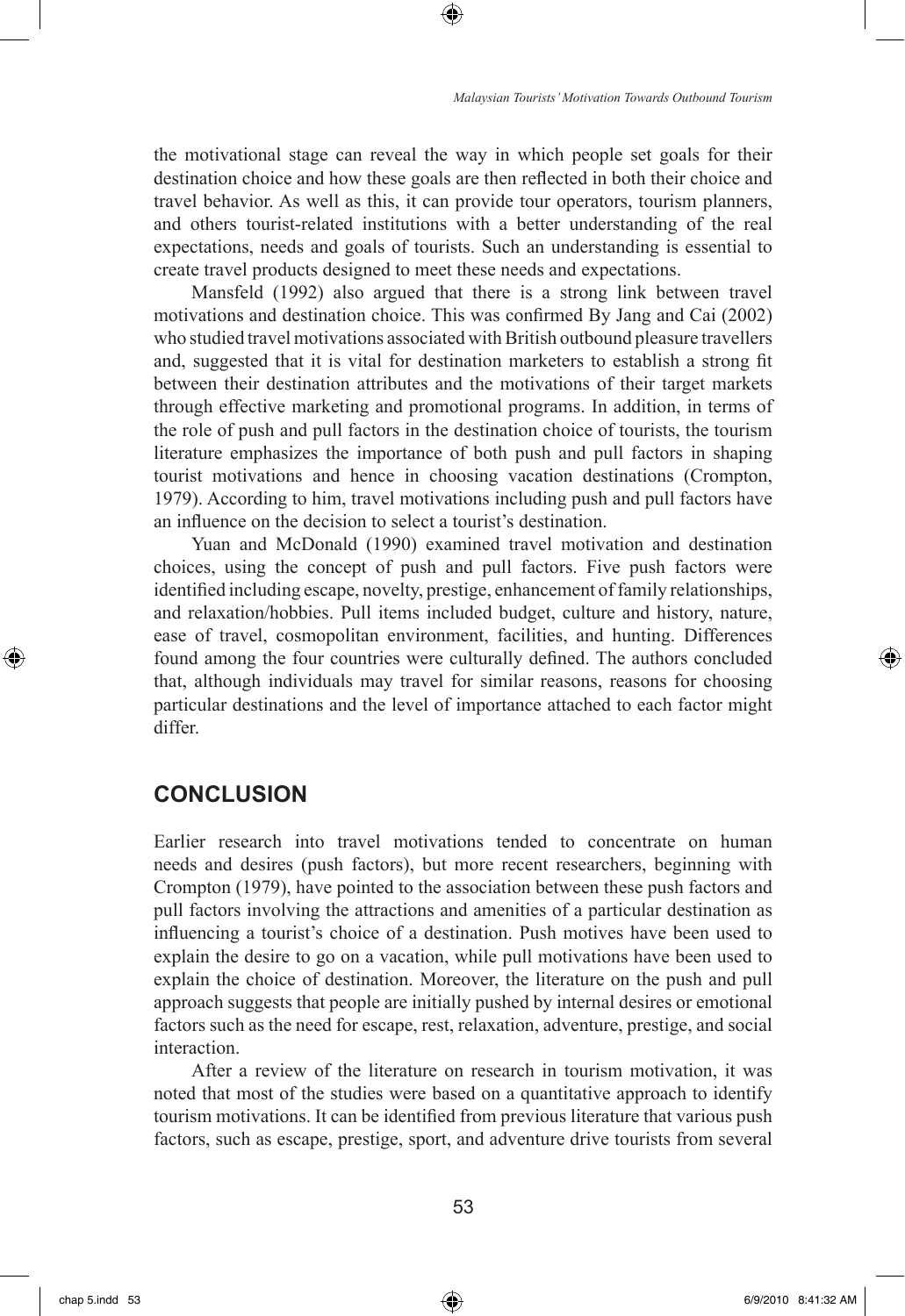countries to travel overseas and they are pulled by various pull factors such as natural environment, weather and expenditure. The relative importance of such factors varies according to the nationality of tourists.

⊕

Therefore, there is a need to investigate the motives of Malaysian tourists visiting other countries despite heavy promotion by the government of Malaysia of inbound and domestic tourism. It is important to understand the pull and push factors that motivate Malaysian tourists to visit other countries rather than visiting domestically. Nevertheless, the above conjectures have yet to be empirically investigated.

## **REFERENCES**

- Lee, C., Pillutla, M., Law, K. S. (2000). Power distance, gender and organizational justice. *Journal of Management*, 26 (4), 685 – 704.
- Cohen, E. (1972). Towards sociology of international tourism. *Social Research*,  $6, 18 - 35.$
- Cohen, E., (1979). Rethinking the sociology of tourism. *Annals of Tourism Research*, 6, 18 – 35.
- Cohen, E. (1984). The sociology of tourism: approaches, issues and findings. *Annual Review of Sociology*, 34, 373 – 392.
- Crompton, J. L. (1979). Motivations for pleasure vacations. *Annals of Tourism Research*, 6, 408 – 24.
- Crompton, J. L. and lamp, C. W. (1986). *Marketing government and social services*. New York: John Wiley & Sons.
- Crompton, J., and McKay, S.(1997). Motives of visitors attending festival events. *Annals of Tourism Research*, 24 (2), 425 – 439.
- Hanafiah M.H. (2007). *Estimating Tourism Demand in Malaysia*. Proceeding Papers: The 7<sup>th</sup> Asia Pacific forum for Graduate Students' Research in Tourism, Kuala Lumpur.
- Kim, C., (1999). Cross-cultural perspectives on motivation. *Annals of Tourism Research*, 25 (1), 201 – 204.
- Kim, S., and Lee, C., (2002). Push and pull relationships. *Annals of Tourism Research*, 29 (1), 257 – 260.

⊕

↔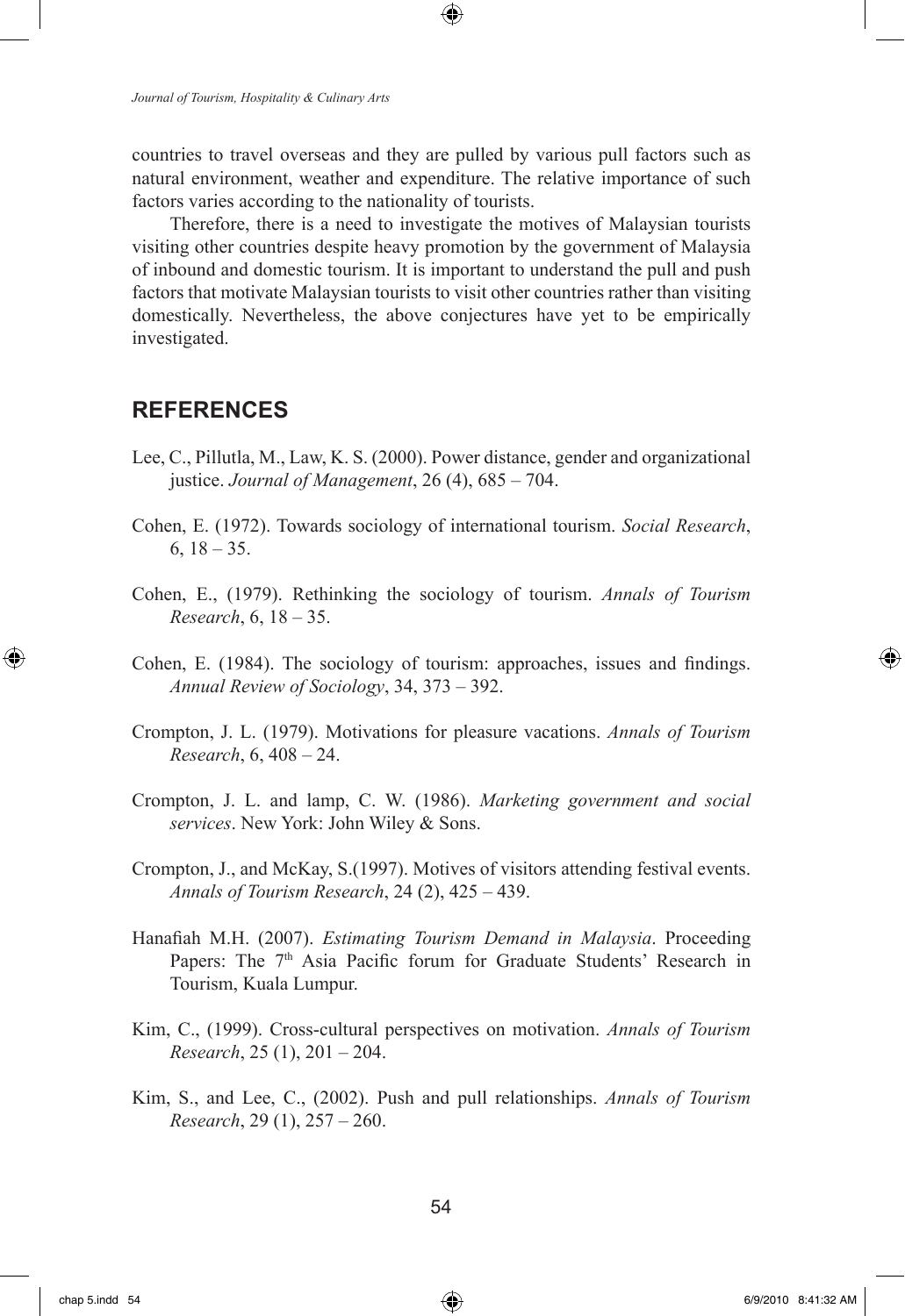Kim, S., Lee, C., and Klenosky, D. B., (2003). The Influence of Push and Pull Factors at Korean National Parks. *Tourism Management,* 24, 169 – 180.

 $\bigoplus$ 

- Lee, T., Crompton, J., (1992). Measuring novelty seeking in tourism. *Annals of Tourism Research*, 19: 732 – 751.
- Moutinho, L., (2002). *Consumer behaviour*, In L. Moutinho, Strategic Management in Tourism, 2nd ed., (pp. 4 – 78) (New York: CABI Publishing).
- Pizam, A. and Jeong, G., (1996). Cross-cultural tourist behaviour perception of Korean tour-guides. *Tourism Management*, 17 (4), 27

⊕